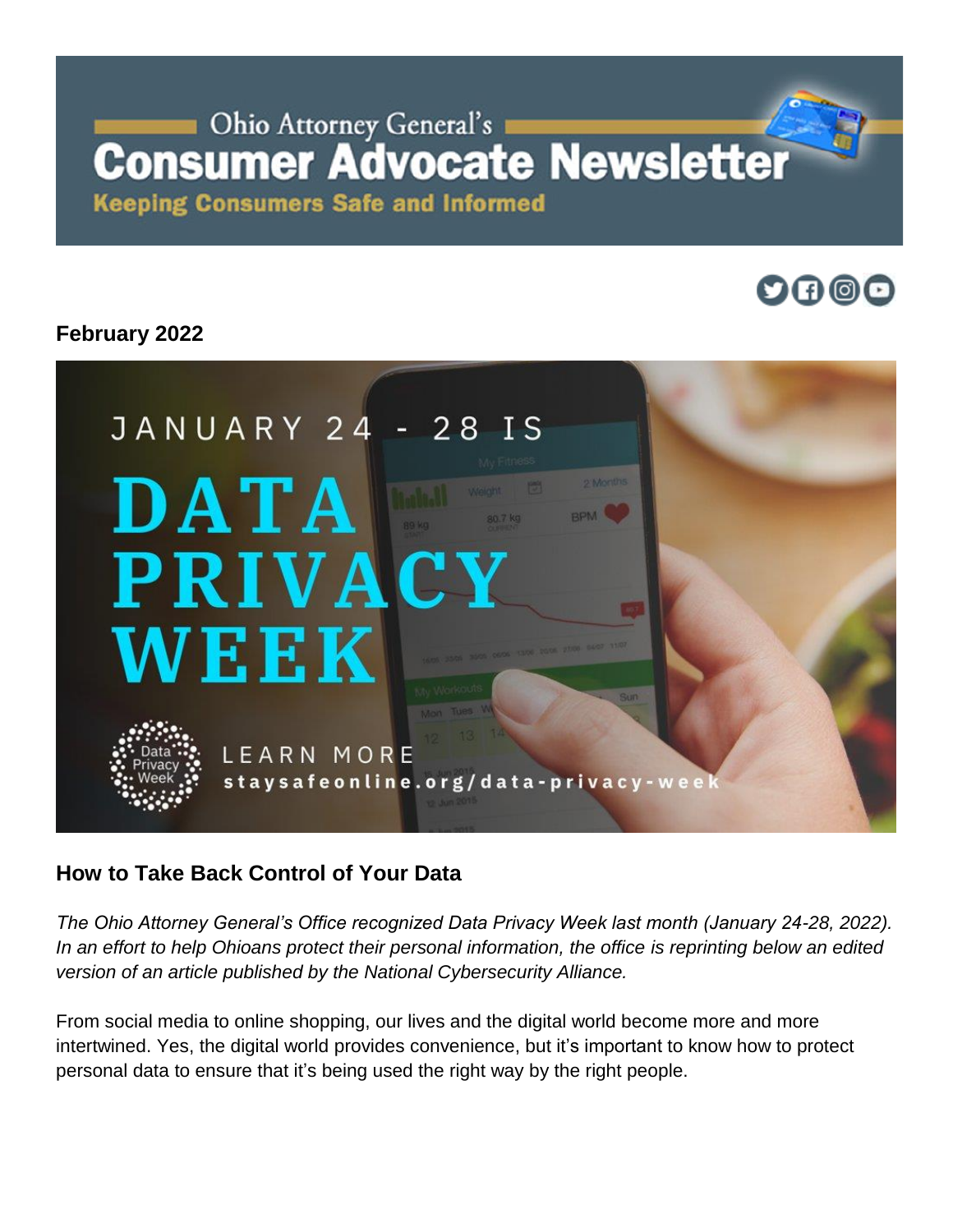In the latest consumer privacy survey from technology manufacturer Cisco, [86% of individuals](https://www.cisco.com/c/dam/en_us/about/doing_business/trust-center/docs/cisco-cybersecurity-series-2021-cps.pdf) say they care about their data privacy. That said, even the most savvy digital users can have trouble managing their data.

Here are a few steps to better manage your personal information and make informed decisions regarding your data and how it is used.

### **Understand the privacy/convenience tradeoff**

Many apps, even before you use their services, ask for access to your geographic location, contacts list, photo album and other personal information. This data has tremendous value to businesses, allowing some to even offer you their services at little to no cost.

Consumers should decide whether or not to share their data by weighing the amount of personal information being sought against the benefits they might yield in return. Be thoughtful about who gets your personal information and wary of apps or services that require access to information that is not required or relevant for the services they're offering.

### **Manage your privacy**

Once you have decided to use an app or set up a new account, check the privacy and security settings on the app or website and set them to your comfort level for information sharing. Each device, app or browser may have different features to limit how and with whom you share information.

That said, with so many settings to manage, it can be very challenging to stay on top of them all. Here are some important ones to focus on first:

- **Location data**: In order to provide more relevant results, many apps ask you to share your location data. Make sure you that share this information only with apps you trust and that the apps are using your data responsibly. Also, pay attention to when the app uses your location information. Many apps give you a choice to always keep your location information on, never have it on or have it on only when using the app.
- **Contacts data:** Many email apps and video-conferencing apps allow individuals to automatically sync their existing contacts with their services. Again, be sure that you share this data only with trusted sources, as the data you're choosing to share may belong to others.
- **Camera and photo data:** Social media apps universally ask for access to an individual's photo library and related camera data – which, of course, contains troves of private information. Share it with only the most trusted sources, and, through the settings, control the photos to which those apps have access.

A couple of other suggestions: Be sure to delete unused apps on your devices and keep all apps secure by performing updates.

For additional guidance on personal data, consult the National Cybersecurity Alliance's [Manage Your](https://staysafeonline.org/stay-safe-online/managing-your-privacy/manage-privacy-settings/)  [Privacy Settings page.](https://staysafeonline.org/stay-safe-online/managing-your-privacy/manage-privacy-settings/)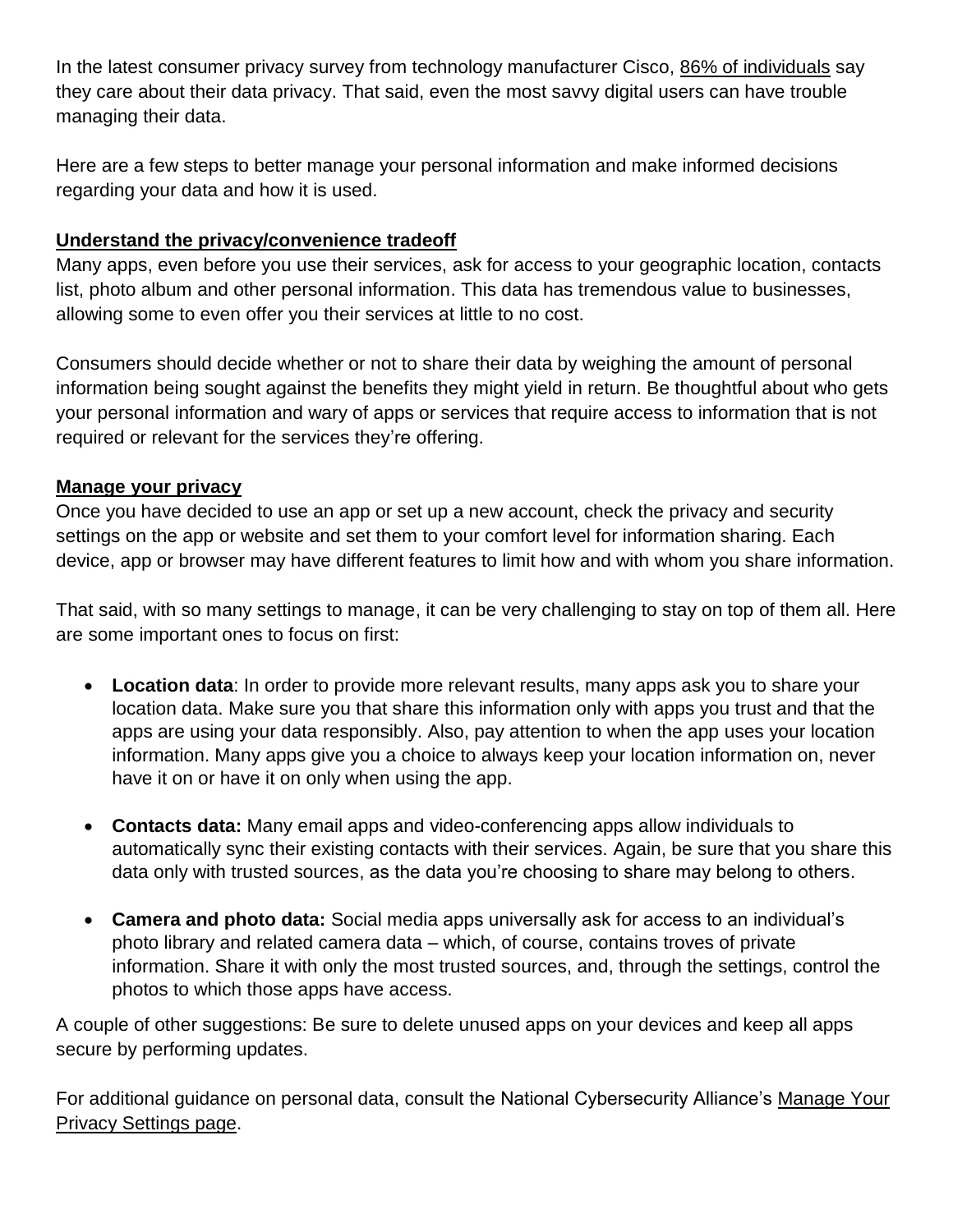For more information about the National Cybersecurity Alliance, visit its website at [www.staysafeonline.org.](http://www.staysafeonline.org/) For cybersecurity tips from the Ohio Attorney General's Consumer Protection Section, click [here.](https://www.ohioattorneygeneral.gov/Files/Publications-Files/Publications-for-Consumers/CHIPP-Stay-Safe-in-Cyberspace)

## **Most Common Complaints of 2021**

The Ohio Attorney General's Office works every day to protect families from unfair and deceptive business practices and scams. The office accepts and handles complaints to assist consumers and businesses in reaching a mutual agreement to resolve issues. In 2021, the office received more than 20,500 complaints.

The Consumer Protection Section tracks complaints in several general categories for reporting purposes. In 2021, the categories generating the most complaints were:

- 1. Motor vehicles
- 2. Shopping, food or beverages
- 3. Professional services
- 4. Home or property improvement
- 5. Collections, credit reporting or financial services
- 6. Utilities, phone, internet or TV services

Consumer complaints are typically handled by specialists using an informal dispute-resolution process. A complaint specialist attempts to resolve the dispute by working with the consumer and the business. Complaint resolution might involve, for example, a refund for the consumer or an adjustment of charges or services.

Complaint specialists are trained to identify problems. If there appears to be a consistent pattern of deceptive behavior, the office may investigate further and possibly take legal action against the business on behalf of all Ohioans. This legal action can be taken in order to stop current bad conduct, prevent future misconduct, or obtain restitution or civil penalties. In addition to helping individual consumers, in 2021 the office continued to take complaints from small businesses and nonprofit organizations.

#### **AG Yost's Consumer Protection Wins in 2021:**

- Th Civil Investigative Unit opened 146 cases, and the Civil Legal Unit filed 42 lawsuits, obtaining more than \$37 million in judgments.
- The Economic Crimes Unit continued to identify, investigate and prosecute scam artists, opening 393 criminal investigative matters. Working with local law enforcement and county prosecutors, the unit filed four indictments and obtained three convictions. These cases resulted in more than \$465,000 in consumer restitution orders.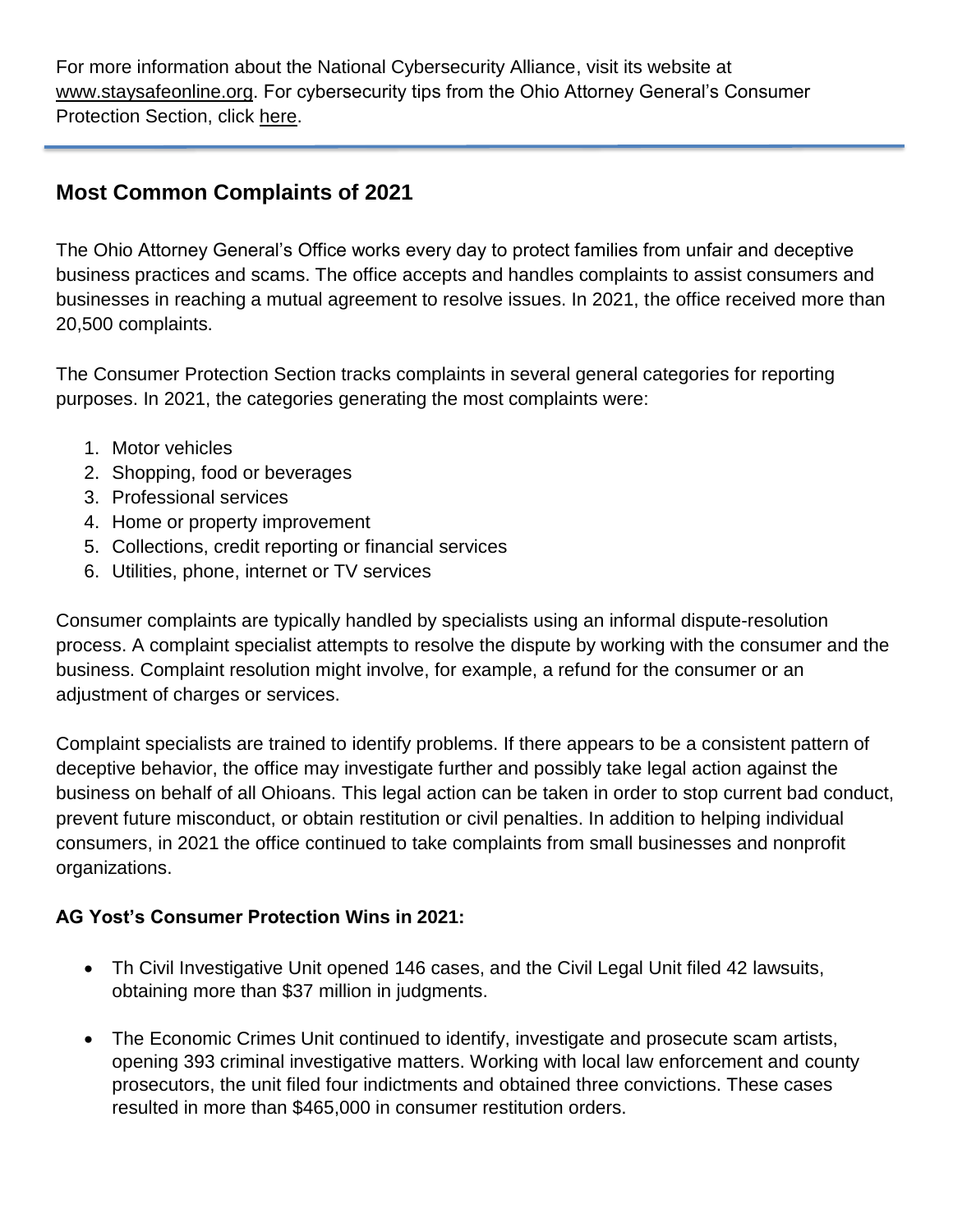- The Elder Justice Unit continued to provide leadership and advocacy to combat elder abuse and exploitation throughout the state by aiding in investigations, forensic analysis, case presentation and prosecution, victim advocacy and assistance, and training and technical assistance. The unit conducted 45 trainings and presentations, reaching 3,469 attendees.
- The Robocall Enforcement Unit encourages Ohioans to not answer or reply to phone numbers they do not recognize. Using a complaint process designed specifically to empower Ohioans to report illegal robocalls, the unit analyzes complaint data to try stop illegal and unwanted calls and texts. The unit received more than 23,000 unwanted call reports in 2021. AG Yost's dedication to combatting robocalls was aided with the passage of Senate Bill 54, which provides additional tools to allow the attorney general to prosecute the use of illegal robocalls with the intent to defraud, cause harm, or wrongfully obtain anything of value.

### **Tools for Consumers:**

Consumers can also turn to the Ohio Attorney General's Consumer Protection Section to:

- Research a business by searching for consumer complaints as well as lawsuits filed and judgments obtained by the Ohio Attorney General's Office.
- Help obtain assistance to rectify the effects of identity theft.
- Request a presentation (virtual or in-person) about consumer scams, identity theft, smart shopping tips and cybersecurity.
- Receive publications about consumer protection issues.

Click [here](https://www.ohioattorneygeneral.gov/Individuals-and-Families/Consumers) to learn more or to access the Consumer Protection Section's free services.

Consumers who believe they have been treated unfairly or been the victim of identity theft should contact the Attorney General's Office at 800-282-0515 or visit [www.OhioProtects.org.](http://www.ohioprotects.org/)

## **Beware of Romance Scams This Valentine's Day**

Valentine's Day is right around the corner, and for many the day serves as a reminder that they are single. That, in turn, can provide motivation for some people to seek out that special someone – and con artists know it.

It's important to protect your heart and your hard-earned money by watching out for online romance – or "sweetheart" – scams to protect your heart and your hard-earned money.

Romance scams typically originate with a phony profile on a dating website or social media as way of attracting unsuspecting victims.

Many con artists claim to be in another state or country, pretending to be a military member stationed overseas or a businessperson working in another country. They might even send fake photos or documentation to "prove" their identity.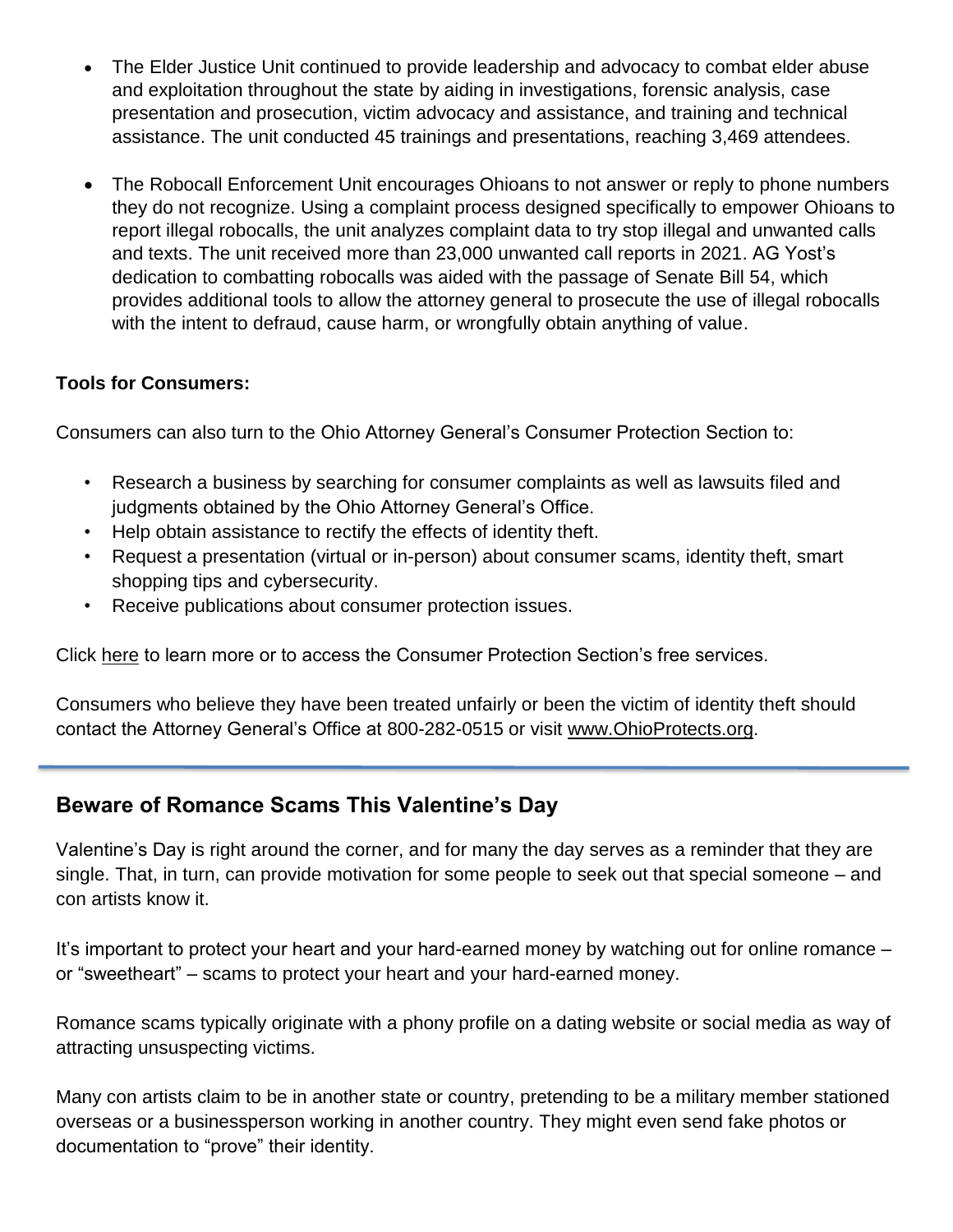Scammers might spend many hours communicating with a victim before asking for money. Or they might request money for airfare to visit, pay a hospital bill, get out of a foreign country or access an inheritance that the scammers promise to share with their victims.

Victims generally are asked to send money using a gift card, wire-transfer service, money order, prepaid card or other hard-to-trace payment method. Once the money is sent, it is nearly impossible to recover.

In 2021, 41 Ohioans reported to the Attorney General's Office sweetheart scam losses totaling almost \$1.7 million.

In one instance, a Ravenna man sent upward of \$300,000 to a woman he met on the internet over the course of seven years via Western Union transfer, MoneyGram, cash in the mail, gift cards, and Bitcoin. She has asked him for money for a new car, plane tickets and new homes.

In another romance scam, a Franklin County woman was scammed out of \$5,000. The initial contact was made through an online Scrabble game with a social component. The criminals asked her to buy gift cards from Google Play, Apple, eBay and other companies.

Victims of such scams fit no pattern; they may be male or female, young or old. The common denominator is that they believe in love and believe the romance is legitimate.

Here are some ways to avoid sweetheart scams:

- Research someone you meet online; do not rely solely on what that person tells you. Conduct internet searches, including reverse image searches, and check with independent sources to verify the person's claims.
- Be cautious of love bombing. Love bombing is a manipulation tactic done by showering a new love interest with affection and/or compliments. Be cautious of individuals who claim that destiny or fate brought you together or claim to love you after a short time.
- Be especially wary if you have just lost a loved one; many times, scammers scour through obituaries to find people who have recently suffered a loss.
- Talk to friends and family members about any online relationships, even if the other person asks you to keep the relationship a secret.
- Don't send money to someone you have met only online, even if you have developed a relationship with the individual.
- Be very skeptical of requests for money sent via wire transfer, Bitcoin, peer-to-peer payment systems, money order, prepaid money cards or gift cards. These are preferred payment methods for scammers.

Consumers who suspect a scam or an unfair business practice should contact the Attorney General's Office at [www.OhioProtects.org](http://www.ohioprotects.org/) or 800-282-0515.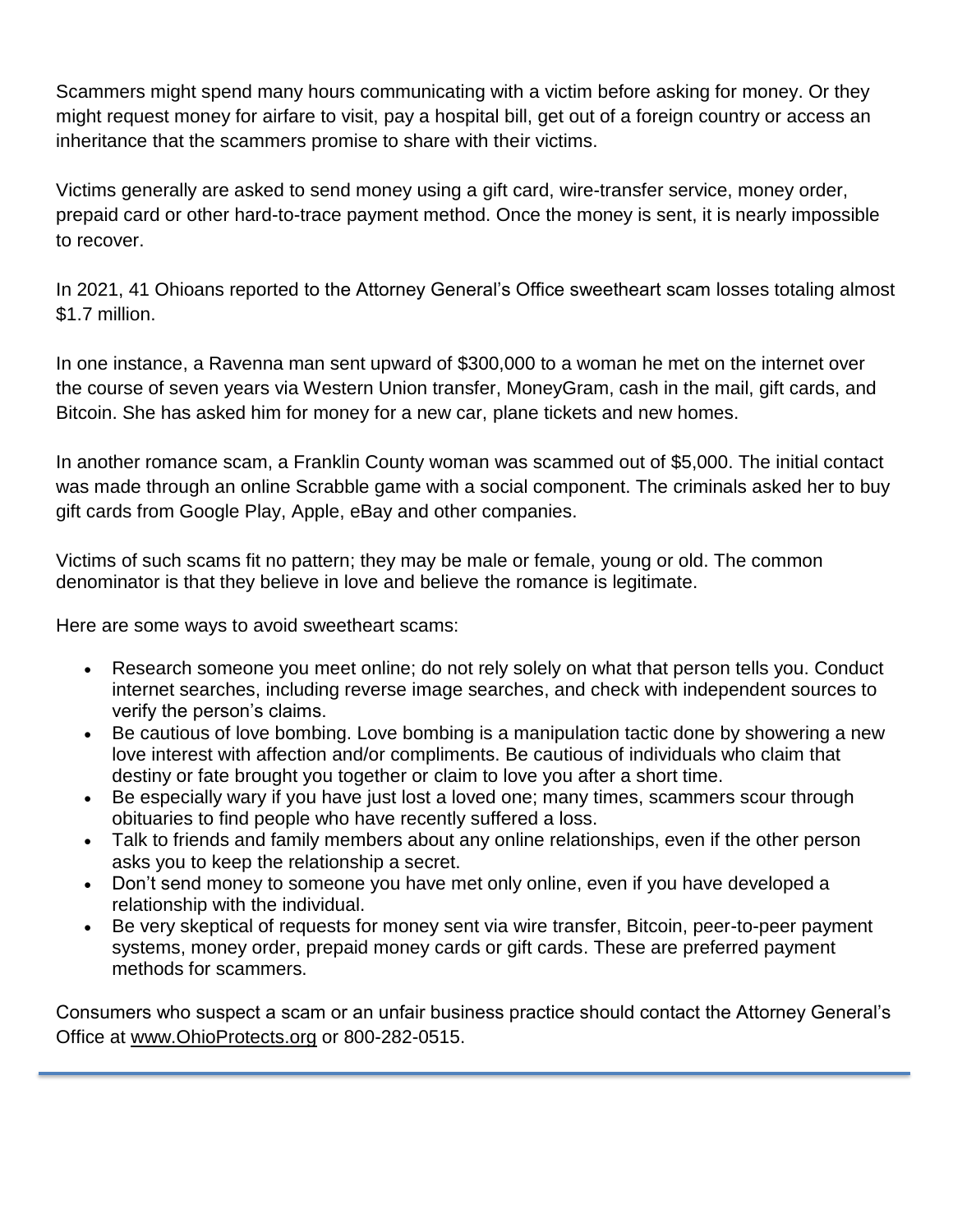## **Business Impersonation Scams Are on the Rise**

Consumers choose to work with businesses they trust, but that trust can be wiped out in an instant by an impersonation scam. Fraudsters know that consumers are more likely to click on a link that appears to come from a trusted business.

In some instances, the scammer impersonates a popular online business with which many people have accounts. The scammer might call, text or send an email to confirm a purchase that the scammer knows the consumer did not make. After the consumer says that he or she did not make the purchase, the scammer asks the consumer for his/her banking information to initiate the refund process. Instead of refunding money, however, the scammer takes money from the consumer's account.

Here are some ways to avoid a business impersonation scam:

- **Check your accounts first before clicking on a link.** If you receive an unusual text or email claiming to be from a trusted business, do not click on the link in the message. Check your accounts though verified websites or phone numbers to make sure that the accounts are intact and that you have not purchased any unwanted items. Something to look for: Many times a fake link contains a slight misspelling or differs slightly in other ways from the legitimate website.
- **Never call back an unknown number.** Use the information on the company website and not a number listed in an unexpected email or text.
- **Don't pay a stranger with a gift card.** If anyone asks you to pay with a gift card, it's likely a scam.
- **Don't give remote access to someone who contacts you unexpectedly.** The contact might claim to be from a government office, computer repair company or popular online store. Remote access to your computer or other electronic devices gives scammers easy access to your personal and financial information, such as bank account information.

Also, keep in mind that "phishing" emails and "smishing" texts are commonplace. These are communications typically meant to trick the consumer into clicking on links in a message so the sender can steal personal information and/or money.

For example, you may receive an email or text message instructing you to click on a link to confirm your account information. The message will likely include a threat that you must do this within a limited period of time or your account will be suspended. By entering your username and password on a fake account, the scammer can then steal your personal information to gain access to your account.

If you get an unwanted email or text messages claiming to be a business, there are four ways to report it:

- Report it on the messaging app you use. Look for the option to report junk or spam.
- Copy the message and forward it to 7726 (SPAM).

.